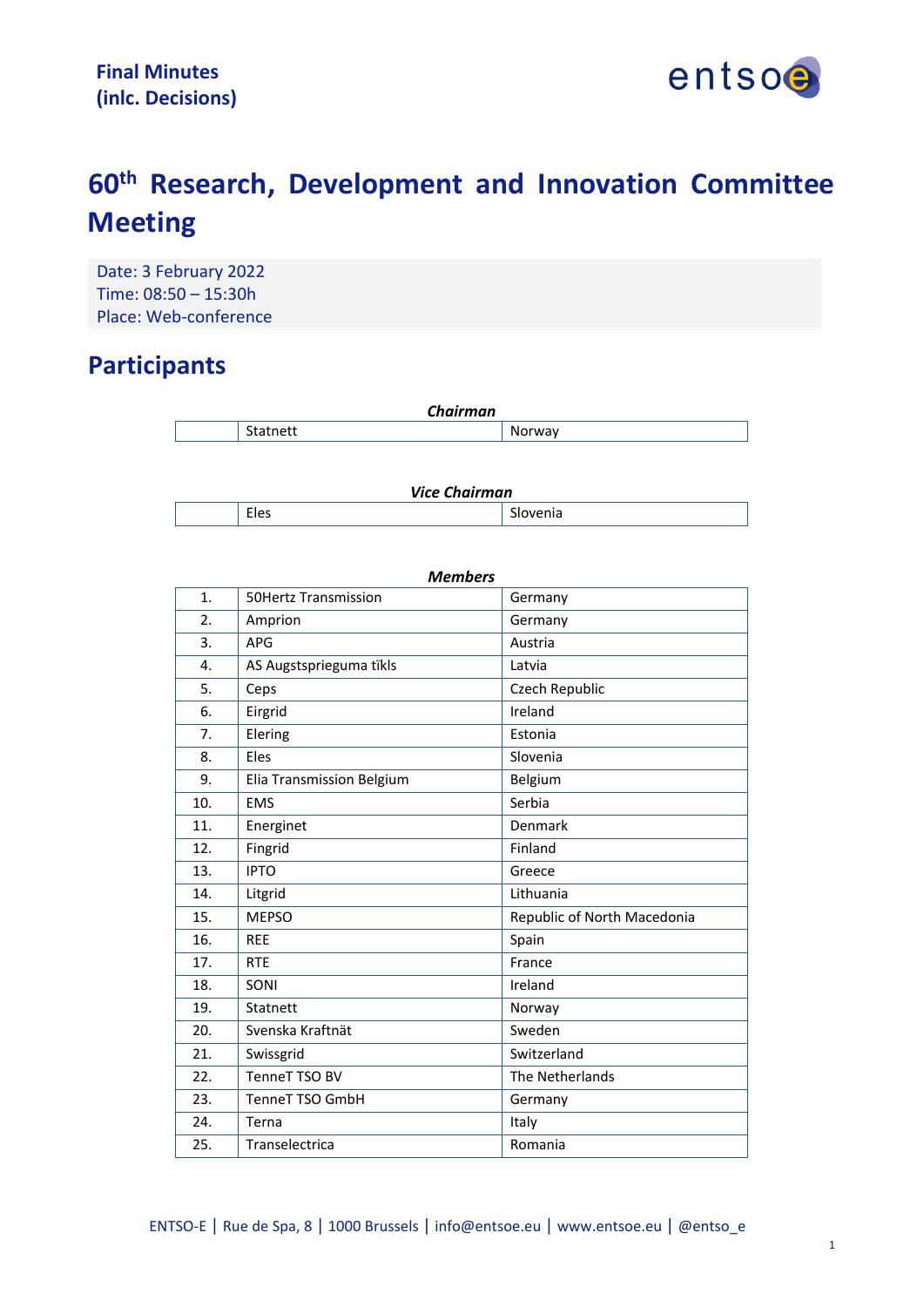# **Final Minutes (inlc. Decisions)**



| <b>Substitutes</b> |               |                 |
|--------------------|---------------|-----------------|
| 26.                | Mavir         | Hungary         |
| 27.                | <b>PSE</b>    | Poland          |
| 28.                | <b>REN</b>    | Portugal        |
| 29.                | <b>RTE</b>    | France          |
| 30.                | TenneT TSO BV | The Netherlands |
| 31.                | Terna         | Italy           |

#### *Conveners WGs*

| 1. | Research<br>Development<br>WG<br>and<br>Innovation Planning (WG RDIP) | Portugal       |
|----|-----------------------------------------------------------------------|----------------|
| 2. | WG 1 Assets and Technologies                                          | Germany        |
| 3. | WG 2 Security and Operations of<br>tomorrow                           | Germany        |
| 4. | WG 3 Flexibility and Markets                                          | Finland        |
| 5. | WG 4 Future of energy systems                                         | Italy          |
| 6. | WG 5 Digital and Communication                                        | Czech Republic |
| 7. | Innovation<br>Demonstration<br>and<br>TF<br>Coordination (DIC)        | France         |

#### *Excused*

| ⊥. | <b>CGES</b> | Montenegro |
|----|-------------|------------|
| z. | <b>HOPS</b> | Croatia    |
| 3. | OST         | Albania    |
| 4. | TransnetBW  | Germany    |

#### *Secretariat*

| . . | .<br>- NI<br><br>------ | $\overline{\phantom{a}}$<br>-<br>$\mu$ gilli $\sim$<br>יר<br>.<br> |
|-----|-------------------------|--------------------------------------------------------------------|
|-----|-------------------------|--------------------------------------------------------------------|

# **BLOCK 1: RDIC ADMINISTRATION**

# **TOP 1. Attendance quorum**

The Chair welcomes all participants to this 60<sup>th</sup> RDIC meeting via teleconference put in place once again due to the particular circumstances related to Covid-19. The Chair confirms that participants can formally cast their vote via teleconference on decisions proposed during the meeting.

#### **Decisions proposal:**

• 28 of 32 TSOs represented in the Research, Development and Innovation Committee attend the meeting. The RDIC is quorate.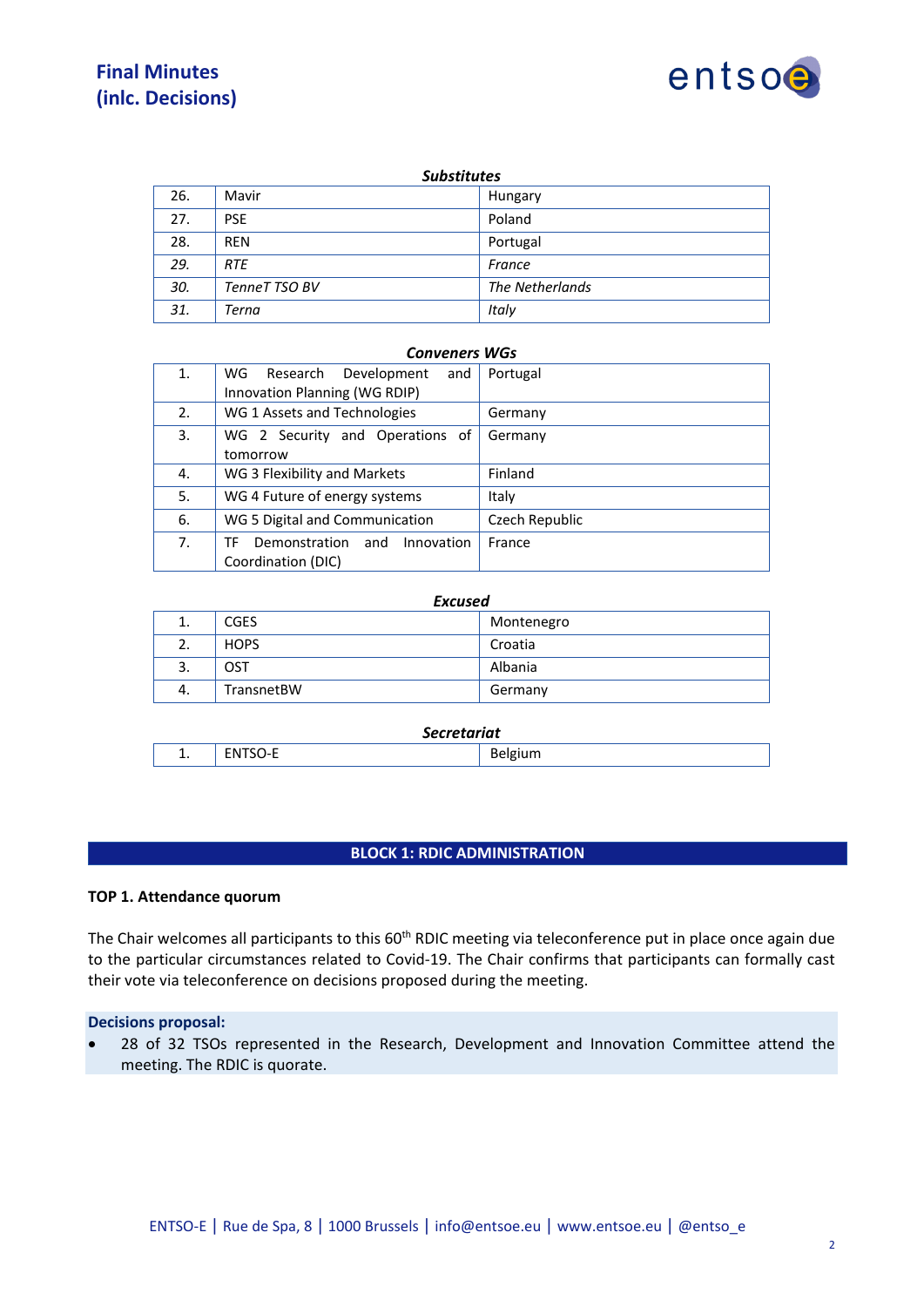

# **TOP 2. Approval of draft agenda and RDIC Dashboard 2022**

The RDIC Chair reviews the draft agenda and asks for approval. The Secretariat reviews the RDIC Dashboard activities and highlights the work plan topics for 2022 and areas at risk. The Secretariat also introduces the RDIC budget plan and status for 2022.

#### **Decisions proposal:**

- The RDIC approves the agenda.
- The RDIC takes note of the RDIC Dashboard and the good advancement of the activities.
- The RDIC takes note of the RDIC 2022 budget status.

#### **TOP 3. Governance RDIC**

The Chair presents the applications and initiates the election procedure of the convenorship for the WG4 and WG5. The new and re-elected convenors introduced themselves. The Chair prolongs the calls for convenorship for WG1 and WG2. The call for the two positions remains open.

#### **Decisions proposal:**

- The RDIC elects the Convenors of WG4 and WG5 who will assume the function for a two-years mandate.
- The RDIC updates the members on the call for Convenorship for WG1 and WG2. The call for the two positions remains open.

# **BLOCK 2: STRATEGY TOPICS**

#### **TOP 4. Implementing RDI Roadmap Strategy**

The Secretariat present the progress made on the Innovation Uptake Through Regulation and the Acceleration Mission papers. The RDIC members discuss and make improvement suggestions for both papers. The Chair invites RDIC Members to provide final remarks before indicated deadlines and asks Secretariat to start the written approval process afterwards. The Secretariat announce and asks RDIC members to actively participate in the joint RDIC & SDC workshop with focused on flexibility, sector coupling (flexibility from hydrogen and power-to-heat) and stability management.

#### **Decisions proposal:**

• The RDIC takes note on the Innovation Uptake Through Regulation and Acceleration Mission development progress.

#### **TOP 5. TF Demonstration and Innovation Coordination**

The Convenor of TF DIC presents the work and budget plan 2022. The Convenor present the scope of planned report on European Multilateral Funding Programmes and describes the planned work toward coordination of TSOs with Horizon Europe. The Convener requests Thematic WGs and RDIC members to actively support TF in the implementation of the TF work plan.

#### **Decisions proposal:**

- The RDIC takes note of the TF Demonstration and Innovation Coordination work and budget plan 2022.
- The RDIC approves the Request for Quotation for the Report on European Multilateral Funding Programmes and requests TF DIC to proceed with procurement and contracting of consultant work.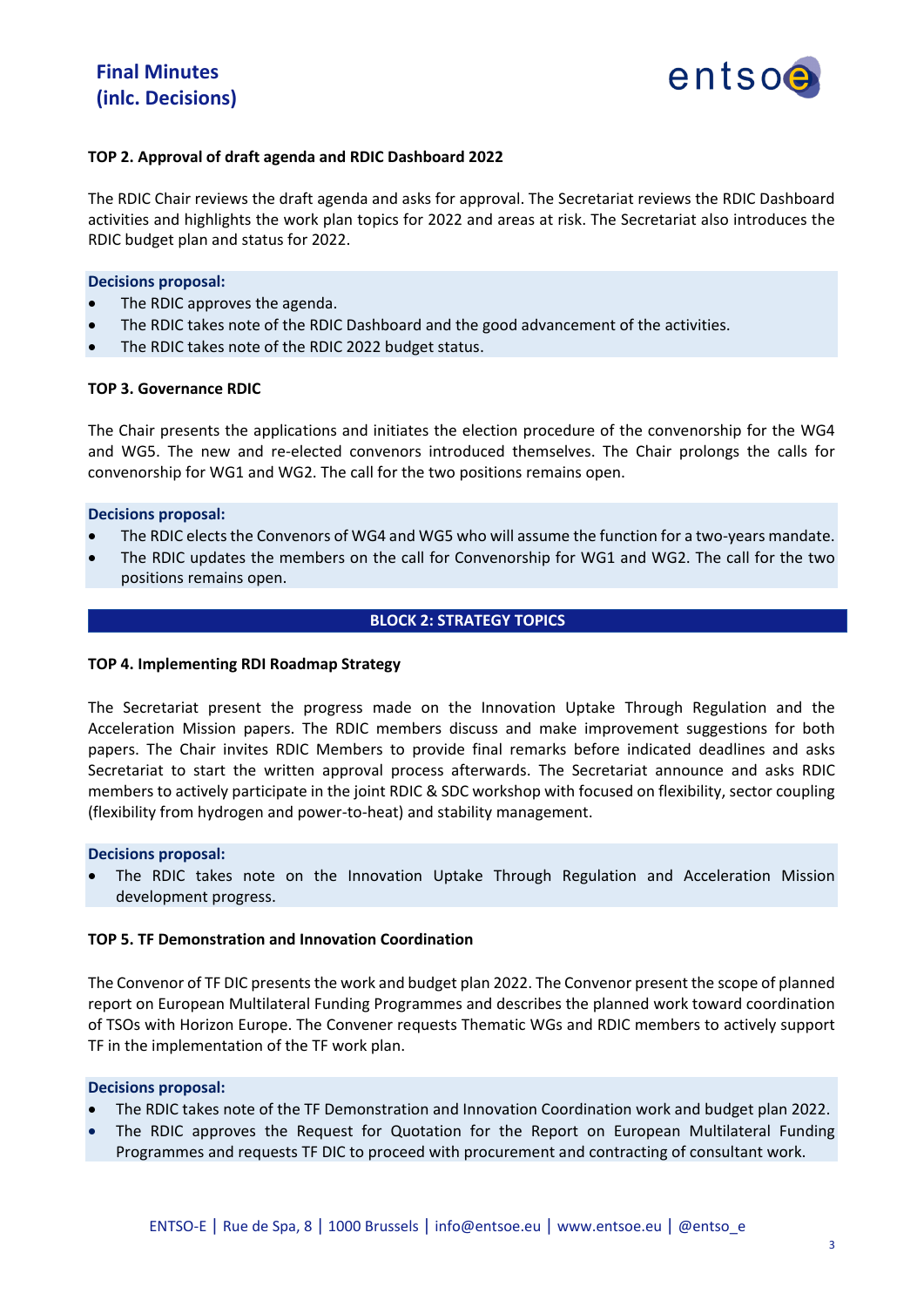

# **TOP 6. Implementing RDI Roadmap**

The Secretariat updates the Committee members about the TSO participation in Horizon Europe Calls, which were due until 5<sup>th</sup> January 2022, while presenting the TSO engagement in the upcoming calls due in 2022. The Chair congratulates TSOs for successful evaluation of READY4DC, IntNET, ENERSHARE and FLOW project proposals and asks TSOs to support these projects' implementation actively. The Committee members request TSOs of winning project proposals to present project progress during ENTSO-E/RDIC Innovation Fridays. The Secretariat concludes with the Committee members on the next steps.

# **Decisions proposal:**

- The RDIC congratulates successful TSOs' participation in Horizon Europe calls in 2021.
- The RDIC takes note of the TSOs' interest in the upcoming Horizon Europe calls which are due in 2022.

# **TOP 7. Vision 2050 Project**

The Secretariat presents the progress of Vision 2050 project and the main outcomes of the recent crosscommittee and Board webinars. The Convener of WG4 presents and discuss with RDIC the development of Game Changers chapter. The Secretariat presents next steps of the project, including planned approvals by end of Q2. The RDIC Chair and members welcome the work and look forward to further developments.

# **Decisions proposal:**

• The RDIC takes note of the positive outcome of the Cross-Committee /Board Webinar son the ENTSO-E 2050 Vision and of the latest development of the Game Changers workstream.

# **TOP 8. New cooperation with Digital Committee**

The Chair and representatives of Digital committee present the Terms of Reference of the new Committee on ITC and its workplan. The RDIC Members shared their view on the potential cooperation on the relevant ICT subjects.

# **Decisions proposal:**

• The RDIC endorses the set-up of a new ENTSO-E Committee to manage and oversee the ICT-domain of the Association based on the scope laid down in its Terms of Reference.

# **BLOCK 3: WORKING GROUPS**

# **TOP 9. WG5 Digital & Communication**

The Convener of WG5 reminds RDIC members of the ongoing questionnaire on vendor-independent solutions for control centres and emphasises the need for all TSOs to participate. The deadline was extended from 4<sup>th</sup> February to 18<sup>th</sup> February 2022. This deadline extension will ensure the participation of all the interested TSO community stakeholders.

#### **Decisions proposal:**

The RDIC takes note of the WG5 developments.

# **TOP 10. WG3 Flexibility and Markets**

The Convener of WG3 presents the mapping of ENTSO-E flexibility related initiatives, work plan 2022 and outline for potential new workstream focused on value and need for flexibility. The Secretariat presents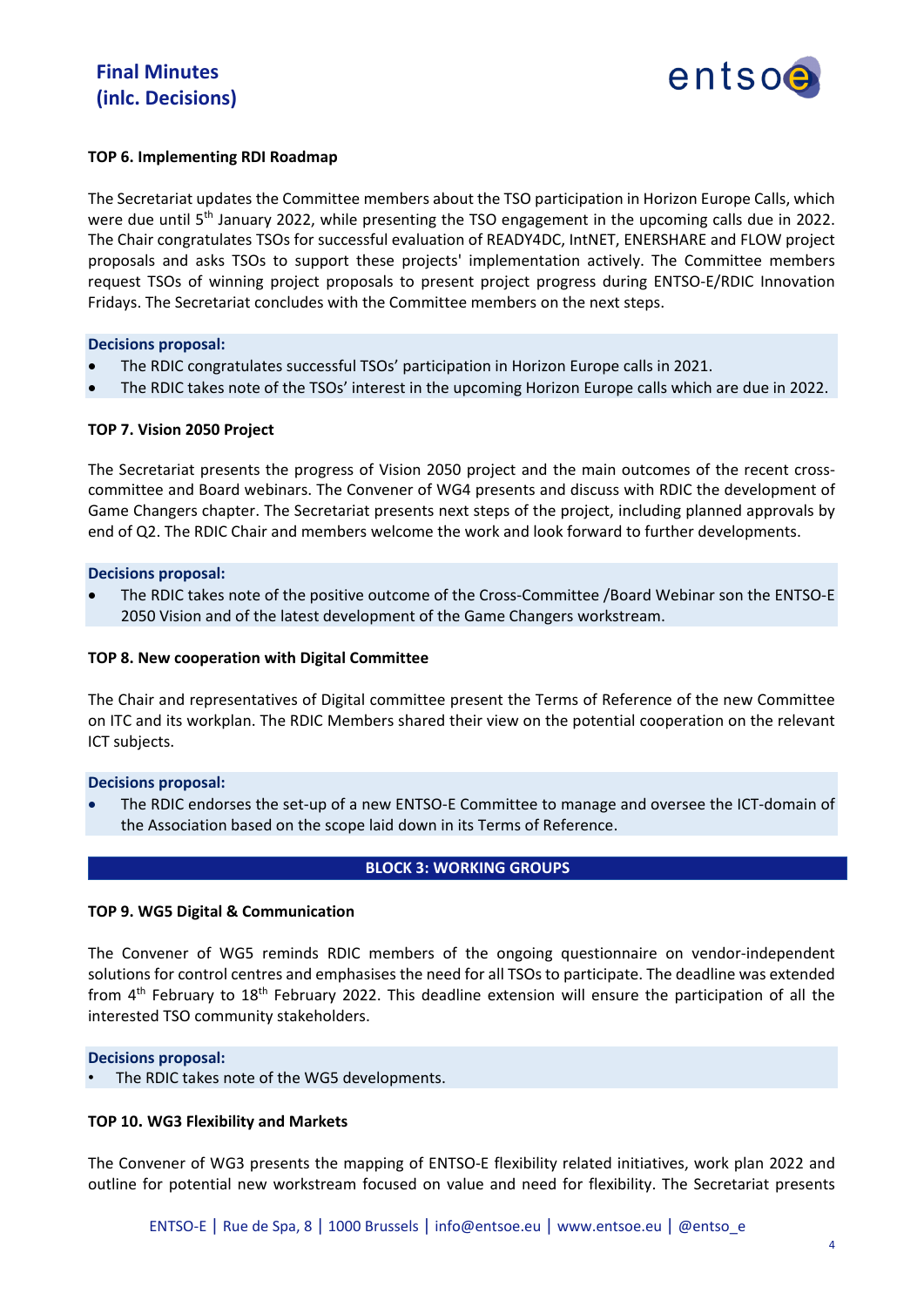# **Final Minutes (inlc. Decisions)**



updates on Flexibility from Hydrogen study including key messages from deliverable 2 and 3. The Secretariat concludes by presenting the next steps including joint approval by RDIC-MC through cross-committee voting procedure towards end of February and seek for a subsequent decision by the Board in April. The RDIC Chair and members approve key messages from deliverable 2 and 3.

# **Decisions proposal:**

- The RDIC takes note of the WG3 developments.
- The RDIC approves the main messages coming from deliverables 2 and 3 and overall messages of Flexibility from Hydrogen Study and the steps towards the approval of the Board.

# **TOP 11. WG2 Security and system operation of tomorrow**

The Convenor of WG2 presents the latest developments on the workstream of stability management in power electronics dominated systems. This covers relevant timelines on the ongoing cross-Committee coordination, involvement of PCG and alignment with Vision 2050. The workstream is planned for submission on 28<sup>th</sup> April Board meeting according to Board request during its meeting on 18<sup>th</sup> November for presenting a high-level paper on the subject. Lastly, the comments received from SDC and SOC groups to the PID on modelling and simulation tools are highlighted.

# **Decisions proposal**

• The RDIC takes note of the WG2 Flagship 4 and 5 activities.

# **Top 12. WG1 Assets and Technologies**

The Convenor of WG1 updates RDIC members on the progress achieved by task forces underneath it. The Task Force (TF) HV cables leader informs about the current cooperation with Europacable and the next steps foreseen. This cooperation goes hand-in-hand with the prioritising from ECHA to include the Lead (Pb) under the Authorisation Process, as prescribed by (EC) No 1907/2006 REACH Regulation for restricting, limiting and/or banning its usage. WG1 and SDC relevant groups will prepare a response and submit it to the recently opened 3-months consultation by ECHA/EC, which will end on 2<sup>nd</sup> May 2022. Lastly, TF HV cables is preparing an internal-TSO workshop on 30<sup>th</sup> March 2022, covering Real-Time Thermal Rating and Components Standardisation in HVDC cables. All members are invited to share information on TSO's internal initiatives covering these two topics. In addition, the outcomes of the 25<sup>th</sup> January workshop on alternative to SF6 usage in HV and EHV equipment is provided.

#### **Decisions proposal:**

- The RDIC takes note of the progress of the ongoing and future activities under WG1.
- The RDIC acknowledges the ongoing Authorisation Process in accordance with REACH Reg. towards the internal lead sheathing in power cables.
- The RDIC encourages WG1 to continue cooperating with authorities (i.e., EC, ECHA) in regard to the dissemination of the 'ENTSO-E position paper on the use of internal lead sheathing in power cables.
- The RDIC approves the preparation of the Socio-Economic Analysis as a response to the ongoing consultation by ECHA on the Lead (Pb).

# **TOP 13. WG Research, Development & Innovation Planning**

The Convenor of WG RDIP presents the work and budget plan 2022. The WG RDIP Convenor presents the progress of the development of the ENTSO-E RDI Monitoring Report 2022 and the timeline to deliver the document.